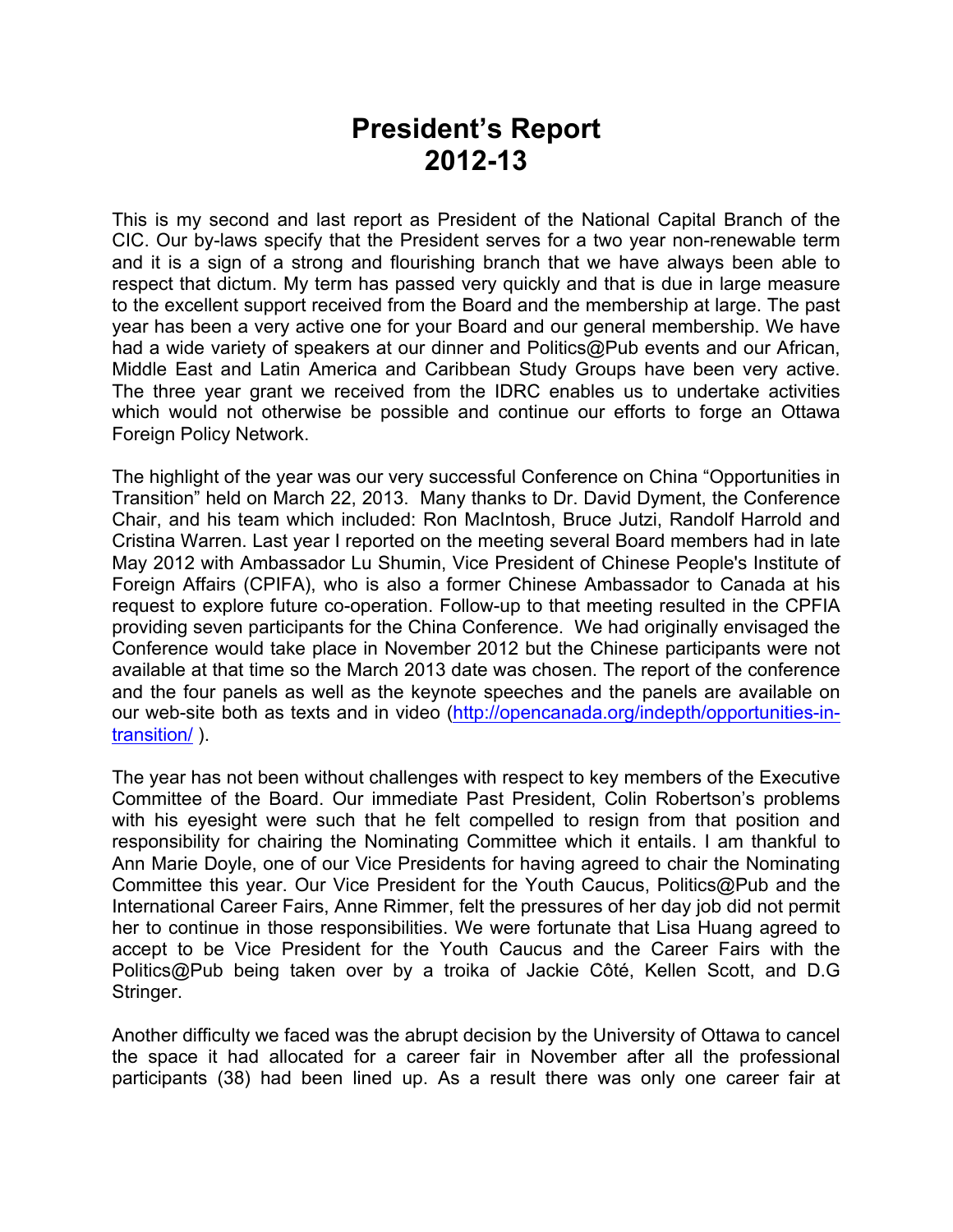Carleton in early March 2013 which was sold out. U of O students were invited to attend.

Your Board has also dealt with the issue of how to ensure proper accountability of the Branch's funds since our previous access to a pro bono auditor is no longer there. A sub-committee of the Board looked at the establishment of an audit committee to oversee the Treasurer's activities. The sub-committee also looked at means to widen financial sponsorship for individual NCB events and will be bringing those proposals to the new board this fall.

Our Administrative Assistant, Sandy McCoy, decided to retire last fall. In the interim she was replaced by Cristina Warren. We are indeed fortunate to have found a new Administrative Assistant, Snookie Lomow who many of you have met at our dinner events, Politics@Pub or the China conference.

We started off our monthly dinner series last September with a panel discussion on "Challenges to the United Nations: Russia, China, Syria and the Responsibility to Protect" with Paul Heinbecker and Errol Mendes. In late September we organized a Roundtable on Economic Development and Governance in the Arctic: Challenges for Europe and Canada**, i**n co-operation with the Centre for European Studies at Carleton University with speakers: Tony Penikett, Joël Plouffe, Stephan Schott & Anja Jeffrey. In early November the topic was "Kenya, Pakistan & Afghanistan: Experiences of Women, Violence & Democracy" where three outstanding women shared their experiences with violence and democracy in Kenya, Pakistan and Afghanistan. Flora Terah (Kenya), Savera Hayat (Pakistan), Nipa Banerjee (Afghanistan). In late November we heard about "Canada, China and Winning in Emerging Markets: Why the Time is Now" with speakers Len Edwards, Michael Hart. In December we discussed "Could Mali be the Next Afghanistan?" where speakers Robert R. Fowler and Robert I. Rotberg discussed a possible intervention in Mali. In January 2013 we heard about the CIC's major research project for 2012 "The 9 Habits of Highly Effective Resource Economies: Lessons for Canada" from its author Madelaine Drohan. In February the topic was the new "Genocide Prevention Initiative" with Senator Roméo Dallaire; Auschwitz Institute for Peace and Reconciliation (AIPR) Executive Director, Tibi Galis, and US Ambassador at Large for War Crimes, Stephen Rapp. There was no March event due to our China Conference. In April the topic was "After the Euro Crisis – Prospects for Europe and Beyond" with speakers Daniela Schwarzer and Patrick Leblond. In May the discussion was on "Challenges to Corporate Statecraft and the UN Global Compact" with George Haynal and Helle Bank Jorgensen. Our topic for today's AGM dinner is "Why the Middle East is Still on Fire" with Ferry de Kerckhove and Michael Bell.

An analysis of attendance at dinner events over the past two years shows that in 2012 NCB members comprised 72% of those attending the dinner and presentation compared to 28% non-members. For those attending the presentation only 59% were members and 41 % non-members. In 2013 the percentages for the same categories (data on June 11, 2013 event not yet available) were 59% (members) 41% (nonmembers) and for the presentation only 47% (members) and 51% (non-members). This suggests that we have been successful in reaching out to non-members for many of our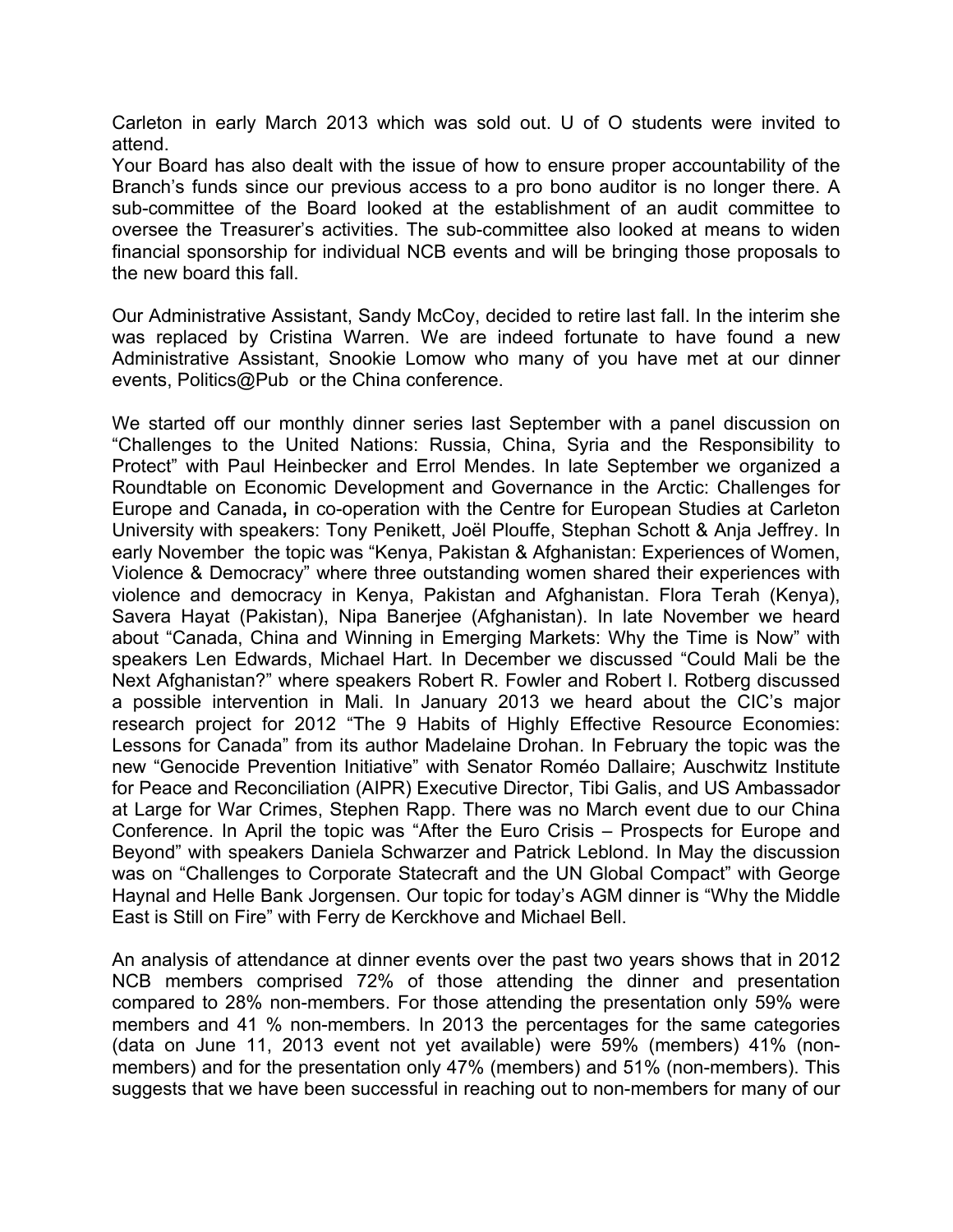events. Average attendance for 7 events in 2011 was 98, in 2012 it was 95 for 7 events and for 2013 it has been 89 for 7 events (not including today's event).

I am extremely grateful to Randolf Harrold, our Programme Director for organizing the dinner events and having them taped by CPAC for subsequent broadcast and availability as video-on-demand (free) at the CPAC site. Most of our dinner events were sold out.

Our Politics @ the Pub for the young at heart of all ages has proved to be very popular and has been copied by several of the other CIC branches across the country. Events started off last September looking at "Do International Social Movements Have a Real Impact on Policy and Achieving Intended Results?" with speakers Dr. Justin Paulson and Dr. Raywat Deonandan. Two events in November : "Policy – from Theory to Practice" where a panel of recent Carleton University grads talked about how they put the public policy that they studied into daily practice (or in some cases, how they don't). This was jointly organized by the Carleton Initiative for Parliamentary and Diplomatic Engagement. The next night " US Election Night Party" with \$4 pints of Keith's, trivia competitions, live commentary, prizes and more! There was also an event in March "Opportunities and Challenges: Canada's Evolving Refugee Role" and one in April on International Aid in an Evolving Economic Climate. These events had DG level representation from CIC and CIDA.

## **Africa Study Group**

The Africa Study Group has held a series of regular monthly meetings with a varied list of speakers. It also held two joint sessions with the Middle East Study Group to discuss issues which overlap the two group's mandates.

### **Middle East Study Group**

The Middle East Study Group (MESG) continued to have meetings on a monthly basis (September to June) attracting between 15-30 people of diverse backgrounds and interests (from an expanding mailing list of about 100) to discuss matters pertaining to the Middle East and relevant policies based normally on a special presentation by a speaker which are listed below. There was also an active exchange of information and articles by e-mail among the MESG participants between meetings on matters of common interest.

The MESG promotes balanced and non-partisan discussion of the Middle East issues and operates generally under the Chatham House Rule and has not opted for taking collective public policy positions.

The chair of the MESG was assumed by George Jacoby from Peter Larson at the end of June, 2012 but the MESG continues to operate under a "troika" administration comprised of Peter and George and Dwayne Wright. This administrative arrangement will remain in place during the 2013-2014 season where a continuing active and diverse programme of discussion talks on the Middle East is envisaged.

## **Latin America and Caribbean Study Group (LACG)**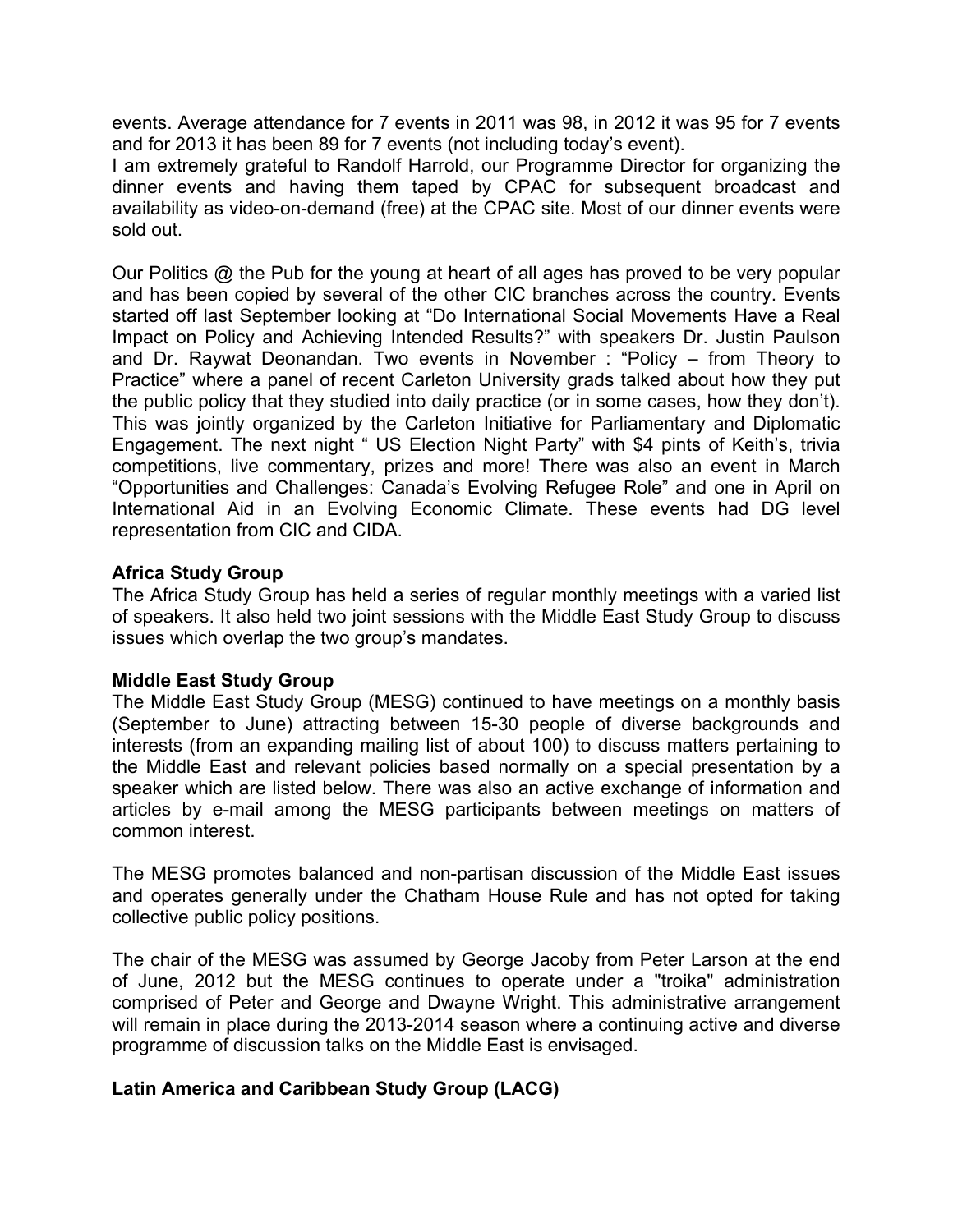The LACG is a voluntary group located in the nation's capital which seeks to provide a focus for issues related to Latin America and the Caribbean. It is constituted as a committee of the National Capital Branch of the Canadian International Council. It seeks, in particular, to provide a forum where experts and policy makers and can share their views with interested members of the CIC and, through joint initiatives with universities and other institutions, with students and others interested in the region and the Canada-Latin America relationship.

While meetings are intended specifically for LACG membership, from time to time they may also be partnered with other organizations in the nation's capital to help ensure a broad audience, including students.

Meetings are generally held under the Chatham House Rule, i.e., that remarks are not for attribution to any specific speaker.

Chairs/Co-chairs are elected every two years by the group membership.

The LACSG set up the blog "Canada in the Americas" to serve as focus for web-based discussions on Canada Latin American relations.

## **Ottawa Foreign Policy Initiative**

The CIC Ottawa Foreign Policy Initiative has organised four events over the past year, plus provided speakers for one of the CIC-NCB's monthly evening events. The objective of the Foreign Policy Initiative is to engage federal government departments and outside experts over medium term international policy issues that have significant implications for Canada. The FPI is a significant part of the CIC activities outlined in our grant application to the IDRC.

The first event was a seminar held on October 16 at DFAIT in partnership with NPSIA. It looked at US Foreign Policy After the Election with former DFAIT chief economist John Curtis, Ambassador Anthony Quainton, and RMC's Joel Sokolsky. It was a semipublic event open to DFAIT, CIC members, faculty and students of NPSIA, plus invited guests. About 85 people attended.

The second event was a public discussion held at Carleton in partnership with NPSIA on December 12 featuring Robert Rothberg and Robert Fowler looking at "Could Mali be the Next Afghanistan?"

The third was an invitation only seminar on "After the Eurocrisis – Prospects for Europe and Beyond. It was held on February 6 in partnership with DFAIT Policy and Planning. Featured panellists included Manfred Sollmer, George Pagoulatos, Constanza Stelzenmuller, Malcolm Knight and Jacob Kirkegaard. About 30 people from various government departments plus outside invited guests attended. DFAIT was very happy with the outcome. A seminar report has been prepared, distributed and posted on the Branch web-site. Bob Hage chaired the organisation of this seminar.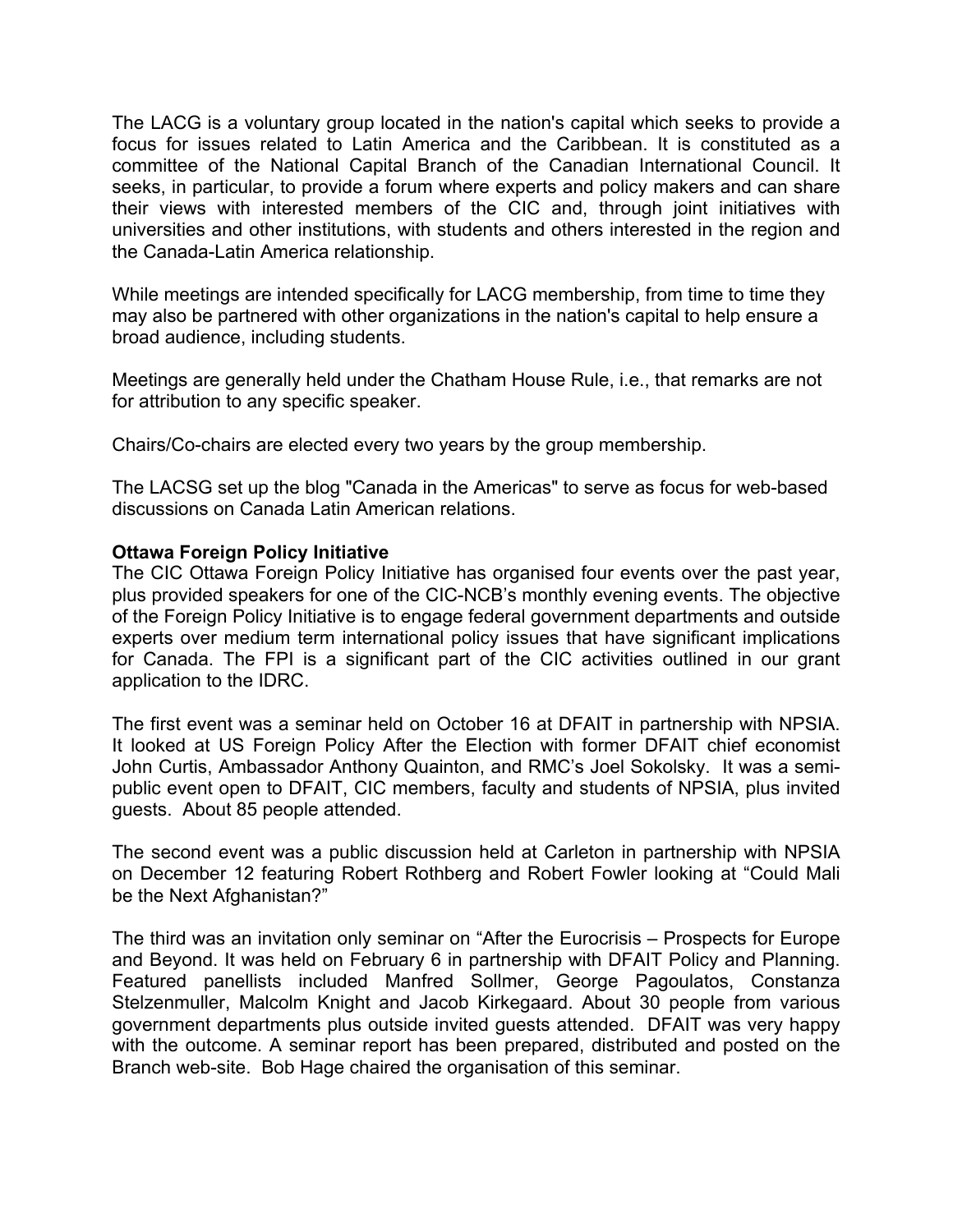The fourth was a meeting of the FPI Advisory Council with our committee and Simon Kennedy, Deputy Minister of International Trade as speaker.

Finally, the FPI provided Daniela Schwarzer and Patrick Leblond to speak at the CIC's evening event on April 8. The subject was After the Eurozone Crisis – Prospects for Europe and Beyond. About 65 people attended, even though it was unavoidably held at the same time as a Politics at the Pub event.

The FPI will begin planning for its 2014 Conference in 2013.

## **New Study Groups**

### **China/Asia-Pacific**

In conjunction with the planning for the major conference on China, serious efforts were made to launch a Study Group on China. However the person who had agreed to do this decided to withdraw. Two other members of the China Conference organizing committee have agreed to co-chair an Asia-Pacific Study Group which will be launched formally very shortly.

### **Russia**

Following the very successful Politics@Pub event with three of our former Ambassadors to Russia, efforts were made to start a Russia Study Group. However the chair of the Group left Ottawa and to date no one has been identified to continue with this group. The experience demonstrates the difficulties and dependency on committed volunteers.

### **CIC National Office**

I should also mention the work of the CIC National office which is now located at the Munk Centre at the University of Toronto. As you are aware the Canadian International Council (CIC) is a non-partisan, nationwide foreign policy council established to strengthen Canada's foreign policy. It promotes dialogue and research on international affairs issues through a national network that crosses academic disciplines, policy areas and economic sectors. Its 16 branches across the country hold events to prompt citizen interest and engagement with international issues.

The CIC holds an annual gala dinner in Toronto in November at which it awards its Globalist of the Year Award. The 2012 recipient was Christine Lagarde, Managing Director of the International Monetary Fund. All Branch Presidents are invited to attend this event and I was one of four who did attend.

The CIC's main research project for 2012 was its Natural Resources and Foreign Policy Project which resulted in the report "Nine Habits of Highly Effective Resource Economies: Lessons for Canada" in which the main author, Madelaine Drohan, presented nine recommendations on how Canada can become a 21st century resource superpower. Madelaine spoke about her report at our January dinner meeting and she also participated as a panellist at our China Conference.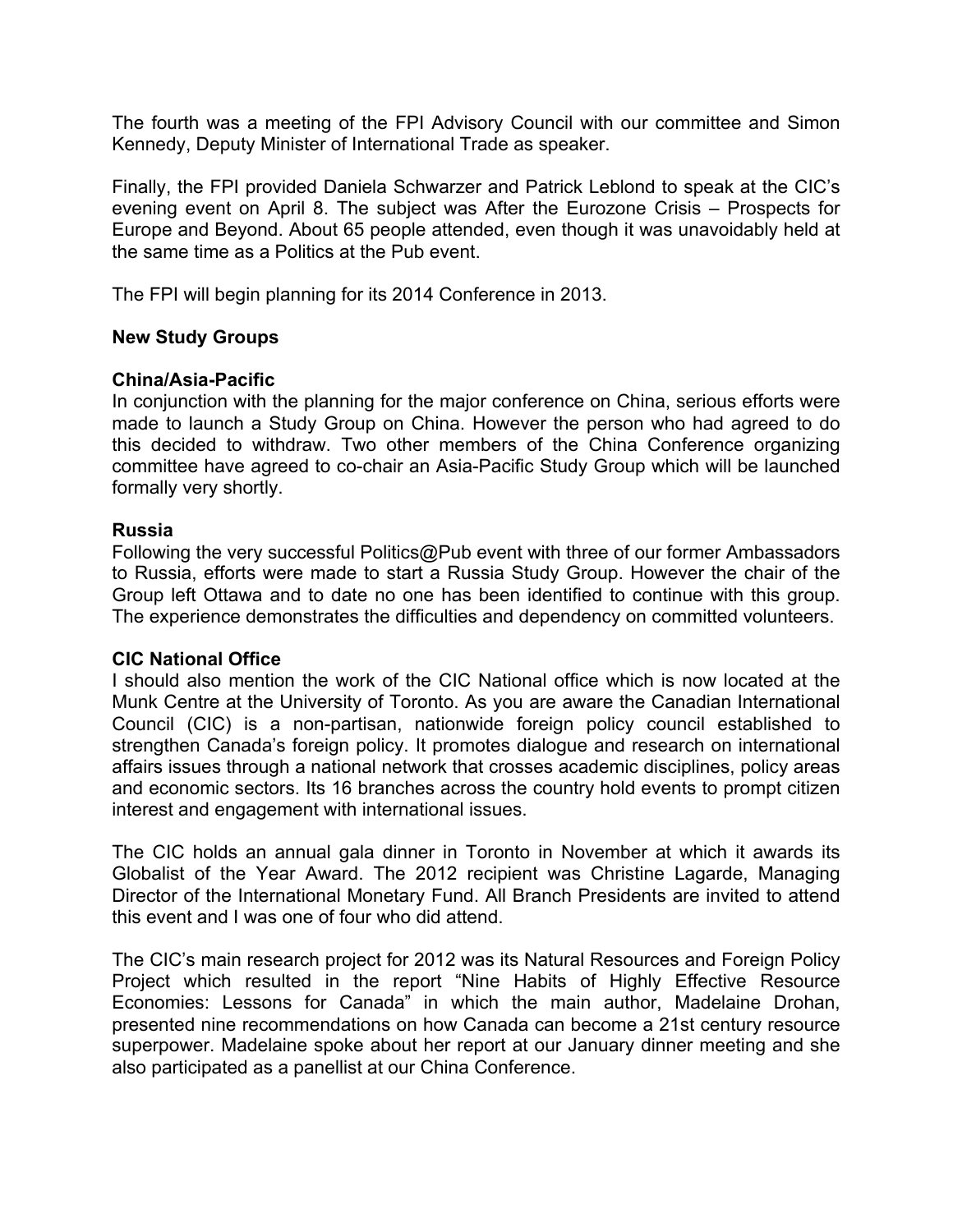Due to insufficient funds, the National Office has decided not to undertake a major research project in 2013 and for the same reason there was no meeting of Branch Presidents in 2012 either.

The CIC now features a digital media platform  $-$  http://www.opencanada.org  $-$  that aims to bring the best work being done on global affairs into the Canadian conversation. I would strongly encourage those of you who have not done so to consult the site on a regular basis as the source of many interesting commentaries and points of view on Canadian foreign policy issues.

Our National President is Jennifer Jeffs and she holds regular teleconferences with the 16 branch presidents to keep us up to date on the activities of the National Office. She has also started periodical messages to all CIC members and all CIC members who have an e-mail address should now be receiving electronically the CIC's" Weekly Dispatch". Recently she announced that Jim Balsillie has stepped down as Chairman of the National CIC Board and has been replaced by the Hon Bill Graham, who represented the National Office at our China Conference.

The emphasis which we have put on encouraging younger members is showing up in the statistics for our Membership. Our student membership has grown from 40 in May 2009 to 86 in May 2013 which is down from 102 in 2012. Our Young Professional membership has grown from 24 in May 2009 to 56 in May 2013 which is the same level as in May 2012. The marked decline in our regular membership from 291 in May 2009 to 187 in May 2012 appears to have abated considerably as there are currently 181 regular members. A more worrisome development is that a total of 57 memberships in all categories lapsed in May 2013. I have sent a message to all of them inviting them to come back to the NCB CIC.

I want to thank this year's Nominating Committee for their time and efforts to replace some of the Board and Executive whose terms have expired. Normally the chair of the committee is the immediate past president, however as mentioned earlier Colin Robertson had to resign that function because of his failing eyesight. Anne Marie Doyle has done an excellent job in chairing the Nominating Committee ably assisted by Vicken Koundakjian and Jorge Rave.

I also want to thank all members of the Board and Executive for their support and assistance on behalf of the NCB, especially the two Vice Presidents: Anne Rimmer (replaced by Lisa Huang in December) and Anne Marie Doyle; the Programme Director, Randolf Harrold; the Treasurer, Martin Saidla; our Secretary Côté; our Communications Director, Chris Heffernan; and our other Board members, David Dyment, George Jacoby, Ken Johnston, Peter Larson, David Lee, Chris Tan, Craig Hunter, Vicken Koundakjian, Andrew Christie, Cherie Dawn, Hollie McLean, Sunny Uppal and our two student representatives Daniel-Guillaume Stringer (U of O liaison) and Justine Gilbert (Carleton liaison).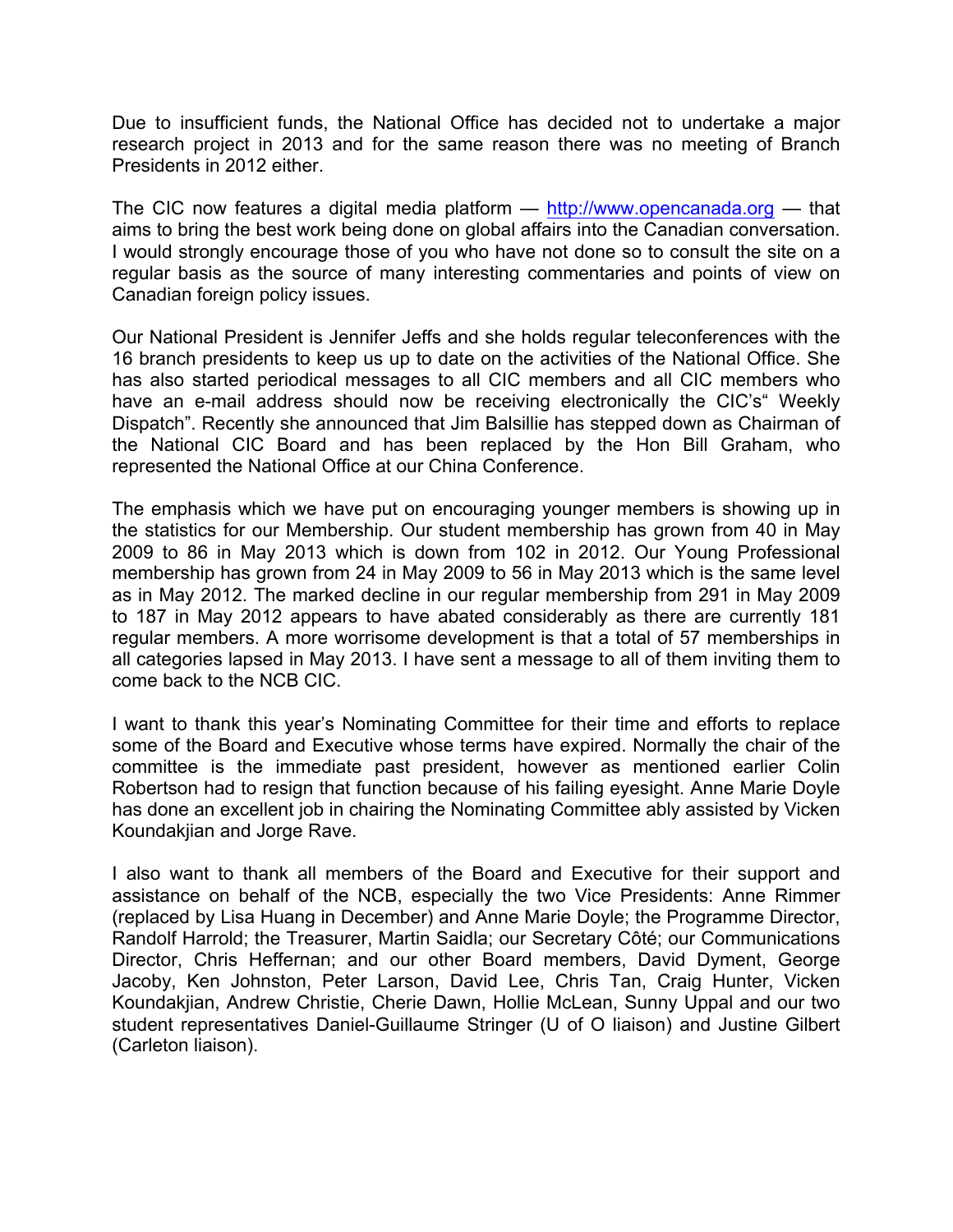In terms of our administrative team: Snookie Lomow is a welcome addition for our administrative support, and Cristina Warren is our indispensable programs manager.

It has been an honour to have served the National Capital Branch for the past two years. I look forward to continuing to work with our new President and Board in my new functions as Immediate Past President.

John Noble President, Canadian International Council National Capital Branch

# **Rapport du président 2012-13**

 $\mathcal{L}_\text{max}$  and  $\mathcal{L}_\text{max}$  and  $\mathcal{L}_\text{max}$  and  $\mathcal{L}_\text{max}$  and  $\mathcal{L}_\text{max}$  and  $\mathcal{L}_\text{max}$ 

Ceci est mon deuxième et dernier rapport en tant que président du chapitre de la Capitale nationale du CIC. Nos statuts précisent que le président a un mandat non renouvelable de deux ans, et le fait que nous ayons été en mesure de respecter ce dictat est un signe de la solidité et de la prospérité de notre chapitre. Mon mandat a passé rapidement grâce à l'excellent soutien de notre conseil d'administration et de l'ensemble des membres.

Cette dernière année a été très active et très productive, tant pour le conseil que pour nos membres. Il y a eu une grande variété de conférenciers à nos dîners-conférences et aux événements organisés dans le cadre du programme « La Politique au pub ». Nos groupes de réflexion sur l'Afrique, le Moyen-Orient et l'Amérique latine et les Caraïbes ont été très productifs. La subvention de trois ans que nous avons reçue du CRDI nous permet d'entreprendre des activités qui autrement seraient impossibles.

Le point fort de l'année a été la conférence très réussie qui avait pour thème « Possibilités en transition entre la Canada et la Chine » et qui s'est tenue le 22 mars 2013. Un grand merci à David Dyment, le président de la conférence, et à son équipe, composée de Ron MacIntosh, Bruce Jutzi, Randolf Harrold et Cristina Warren. L'année dernière, j'ai présenté un rapport sur la réunion que plusieurs membres du conseil avaient tenue à la fin mai 2012 avec l'ambassadeur Lu Shumin, vice-président de l'Institut chinois des Affaires étrangères (ICAE), qui est aussi un ancien ambassadeur de Chine au Canada, à sa demande, afin d'explorer des possibilités d'une future coopération. À la suite de cette réunion, l'ICAE a proposé sept participants à la conférence sur la Chine. Nous avions initialement envisagé que la conférence aurait lieu en novembre 2012, mais les participants chinois n'étaient pas disponibles à ce moment-là. C'est pourquoi la date a été repoussée au mois de mars 2013. Le rapport de la conférence et des quatre groupes de travail ainsi que les allocutions et les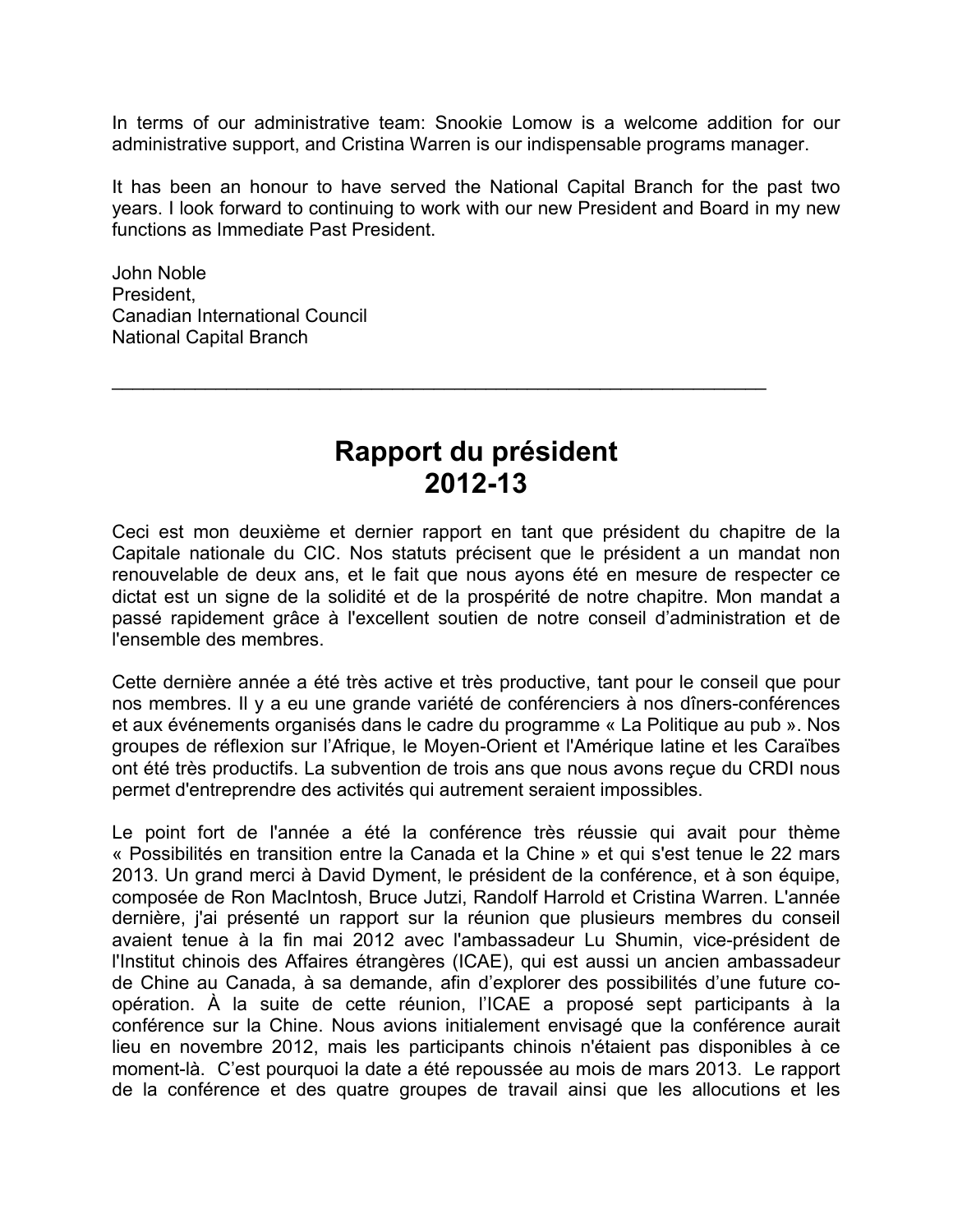discussions sont disponibles sur notre site Web à la fois sous forme de textes et en vidéo (http://opencanada.org/indepth/opportunities-in-transition/).

L'année ne s'est pas écoulée sans difficultés en ce qui concerne les principaux membres du comité exécutif du conseil d'administration. Colin Robertson, notre président sortant, a eu de telles difficultés oculaires qu'il s'est senti obligé de démissionner de ce poste et de la présidence du comité de mise en candidature qu'elle implique. Je suis reconnaissant à Anne Marie Doyle, une de nos vice-présidentes, d'avoir accepté de présider ce comité cette année. La vice-présidente responsable du caucus des jeunes, du programme « La Politique au Pub » et des salons de l'emploi, Anne Rimmer, sentait que la pression associée à sa journée de travail ne lui permettait pas de continuer de s'acquitter de ces responsabilités supplémentaires. Nous avons eu la chance que Lisa Huang ait accepté la vice-présidence du caucus des jeunes et des salons de l'emploi. La responsabilité du programme « La Politique au pub » a été reprise par un trio composé de Jackie Côté, Kellen Scott et DG Stringer.

Une autre difficulté à surmonter a été la décision abrupte de l'Université d'Ottawa d'annuler l'espace qu'elle nous avait alloué pour la tenue d'un salon de l'emploi en novembre, et ceci après que tous les participants professionnels (38) avaient été confirmés. En conséquence, il n'y a eu qu'un seul salon de l'emploi, qui s'est tenu à l'Université Carleton au début de mars 2013, et qui a fait salle comble. Les étudiants de l'Université d'Ottawa ont été invités à y participer.

Votre conseil d'administration a également examiné la question de savoir comment assurer une responsabilisation adéquate des fonds du Chapitre étant donné que nous n'avons plus accès à un vérificateur pro bono. Un sous-comité du conseil d'administration a examiné la mise en place d'un comité d'audit chargé de superviser les activités du trésorier. Le sous-comité a également examiné les moyens d'élargir le parrainage financier pour les divers événements organisés par le Chapitre et cette proposition sera soumise au nouveau conseil d'administration cet automne.

Notre adjointe administrative, Sandy McCoy, a pris sa retraite l'automne dernier et, dans l'intervalle, elle a été remplacée par Cristina Warren. Nous nous réjouissons d'avoir trouvé une nouvelle adjointe administrative, Snookie Lomow, que beaucoup d'entre vous ont rencontrée lors de nos diverses activités ou de la conférence sur la Chine.

Nous avons lancé la série mensuelle de dîners-conférences en septembre dernier par une table ronde portant sur « Les défis que confronte l'Organisation des Nations Unies : la Russie, la Chine, la Syrie et la responsabilité de protéger » avec Paul Heinbecker et Errol Mendes. L'événement d'octobre, avec les conférenciers Tony Penikett, Joël Plouffe, Stephan Schott & Anja Jeffrey, était organisé conjointement par le Programme Munk-Gordon sur la sécurité de l'Arctique et le chapitre de la Capitale nationale du CIC et était intitulé « Intérêts et rôle des États non arctiques dans l'Arctique ». Deux événements ont été organisés en novembre, le premier sur « Le Kenya, le Pakistan et l'Afghanistan : les femmes, la violence et la démocratie », où trois femmes exceptionnelles, Flora Terah (Kenya), Savera Hayat (Pakistan), Nipa Banerjee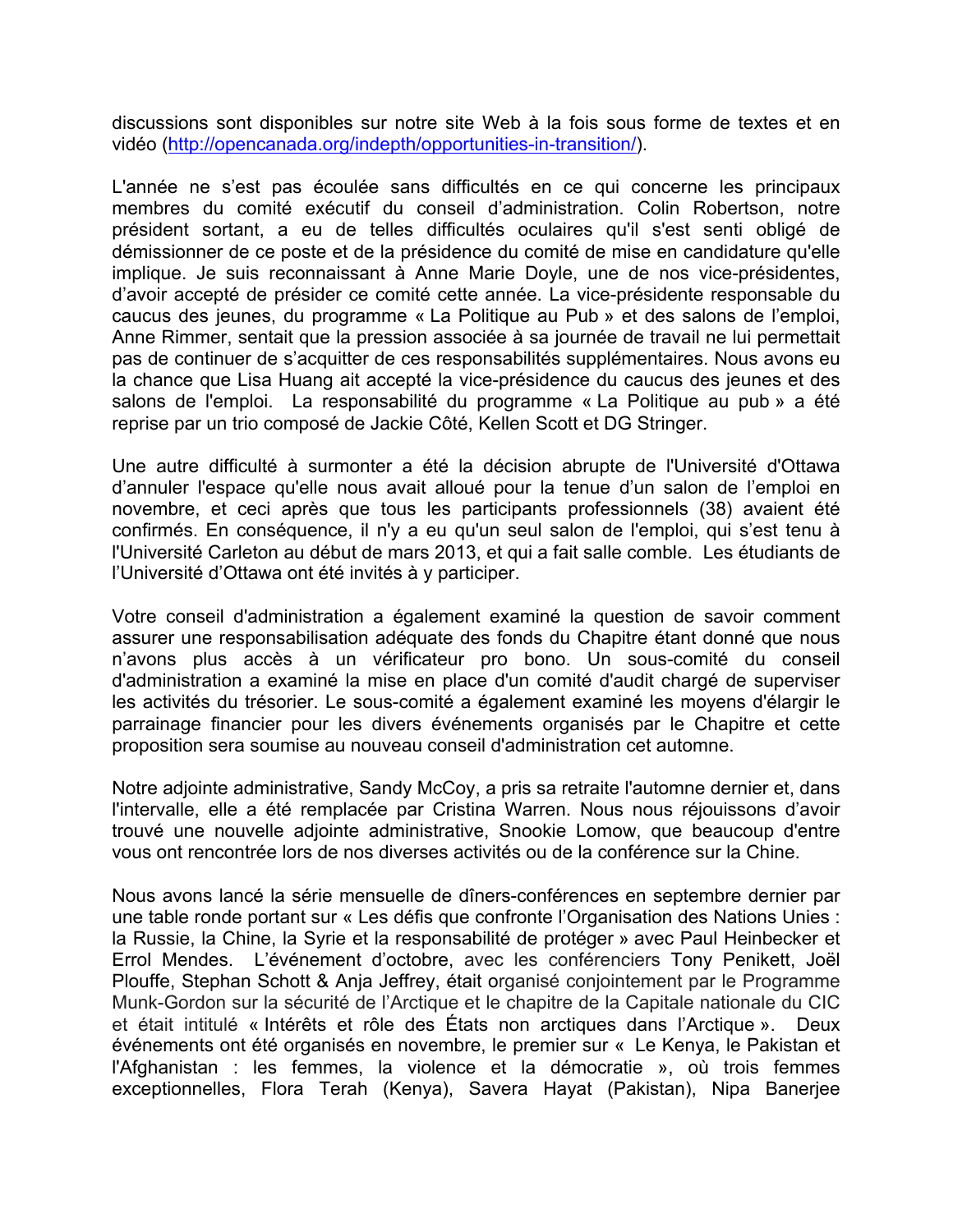(Afghanistan), ont partagé leurs expériences sur la violence et la démocratie au Kenya, au Pakistan et en Afghanistan. Le deuxième sur « Le Canada, la Chine et la conquête des marchés émergents : pourquoi le temps presse » avec les conférenciers invités Len Edwards et Michael Hart. En décembre, le thème portait sur « Le Mali va-t-il devenir le nouvel Afghanistan ? », lors duquel Robert R. Fowler et Robert Rotberg ont discuté d'une éventuelle intervention au Mali. En janvier 2013, nous avons écouté avec intérêt le rapport passionnant de Madelaine Drohan, l'auteure du projet de recherche du CIC pour 2012, intitulé « Les neuf habitudes des économies les plus prospères qui sont basées sur les ressources : leçons pour le Canada ». Le thème de l'événement de février portait sur la nouvelle « Initiative de prévention du génocide » et mettait en vedette le sénateur Roméo Dallaire, Tibi Galis, le directeur exécutif de l'Institut d'Auschwitz pour la Paix et la Réconciliation (AIPR), et Stephen Rapp, l'ambassadeur américain itinérant chargé des questions liées aux crimes de guerre. Il n'y a eu aucun événement en mars en raison de la conférence sur la Chine. En avril, la discussion a porté sur « Après la crise de l'euro - Perspectives pour l'Europe et au-delà », avec nos conférenciers invités, Daniela Schwarzer et Patrick Leblond. En mai, le thème de discussion était « La conduite des affaires économiques en des temps difficiles et le Pacte mondial des Nations Unies » avec George Haynal et Helle Banque Jorgensen. Le thème du dîner de l'AGA d'aujourd'hui est : « Pourquoi le Moyen-Orient est toujours en feu » avec Ferry de Kerckhove et Michael Bell.

Une analyse de la participation aux activités au cours des deux dernières années montre qu'en 2012 les membres du Chapitre représentaient 72% de ceux qui assistent à la fois au dîner et à la présentation comparativement à 28% des non-membres. Pour ceux qui ont assisté à la présentation seulement, 59% étaient membres et 41% nonmembres. En 2013, les pourcentages pour les mêmes catégories (les données pour le 11 juin, 2013 ne sont pas encore disponibles) ont été de 59% (membres) 41% (nonmembres) et, pour la présentation seulement, 47% (membres) et 51% (non-membres). Cela laisse à penser que nous avons réussi à rejoindre les non-membres pour plusieurs de nos activités. Si l'on regarde la moyenne de la participation à sept activités, elle était de 98 en 2011, de 95 en 2012, et de 89 en 2013 (l'activité d'aujourd'hui non comprise).

Je suis extrêmement reconnaissant à Randolf Harrold, notre directeur de programme, de l'organisation des dîners-conférences et du fait que ces événements avaient été enregistrés par la chaîne CPAC pour une diffusion et disponibilités ultérieures grâce au service gratuit de vidéo sur demande sur le site de CPAC. La plupart de nos dînersconférences ont fait salle comble.

Notre programme « La Politique au pub » qui s'adresse aux jeunes de cœur de tous âges s'est avéré être très populaire et a été copié par plusieurs autres chapitres du CIC à travers le pays. Le coup d'envoi en septembre a été donné par une discussion sur le thème « Les mouvements sociaux internationaux ont-ils un réel impact sur les politiques et l'atteinte des résultats escomptés? », avec les professeurs Justin Paulson et Raywat Deonandan. Deux événements ont été organisés en novembre. Le premier, organisé conjointement avec l'Initiative Carleton pour l'engagement parlementaire et diplomatique, avait pour thème « Les politiques publiques : de la théorie à la pratique » et a présenté un panel de diplômés récents de l'Université Carleton qui a parlé de la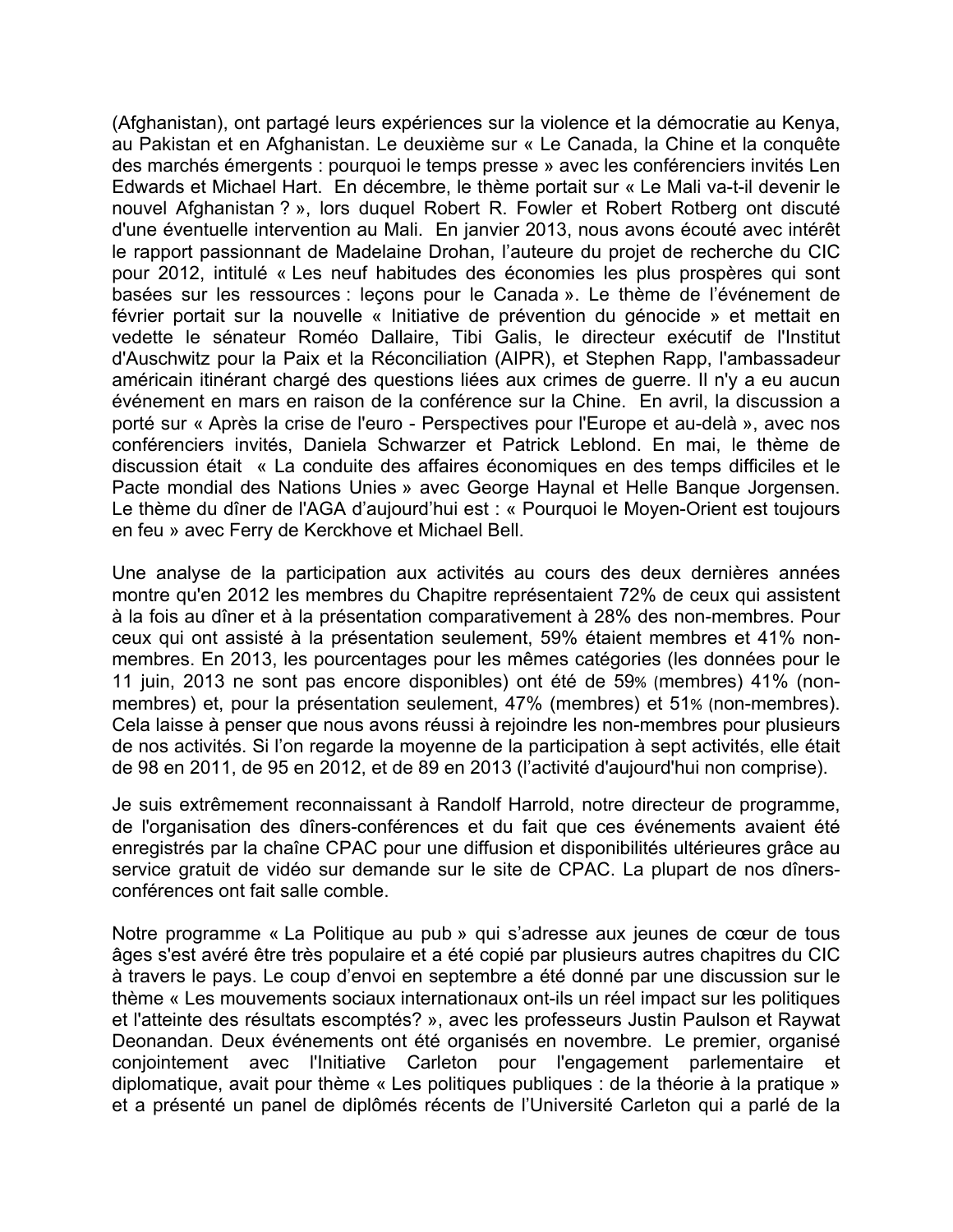façon dont ils ont mis en pratique (ou non) la politique publique qu'ils avaient étudiée. Le lendemain, une fête organisée pour la « Soirée du scrutin présidentiel américain » a eu lieu au Hooley`s Pub avec des pintes de bière Keith à 4 \$, des concours d'anecdotes, des commentaires en direct, des prix et plus encore ! En mars, le thème de discussion portait sur « Opportunités et défis : l'évolution du rôle du statut de réfugié du Canada », et en avril sur « L'aide internationale dans un climat économique en évolution ». Ces événements ont eu un niveau de représentation au niveau DG du CIC et de l'ACDI.

# **Groupe de réflexion sur l'Afrique**

Le Groupe de réflexion sur l'Afrique (GRA) a tenu une série de réunions mensuelles régulières avec une liste d'intervenants variée. Il y a eu également deux sessions conjointes avec le Groupe de réflexion sur le Moyen-Orient pour discuter de questions qui chevauchent le mandat des deux groupes.

# **Le Groupe de réflexion sur le Moyen-Orient**

Le Groupe de réflexion sur le Moyen-Orient (GRMO) a continué de tenir des réunions sur une base mensuelle de septembre à juin qui ont attiré de 15 à 30 personnes d'origines et d'intérêts divers (à partir d'une liste de diffusion croissante d'environ 100 personnes) afin de discuter de questions et de politiques pertinentes relatives au Moyen-Orient. Ces réunions se faisaient à partir normalement d'une présentation spéciale par un conférencier invité. Entre les réunions, il y a eu également un échange actif d'informations et d'articles par courrier électronique entre les participants sur des questions d'intérêt commun.

Le GRMO encourage la discussion équilibrée et non partisane des questions touchant le Moyen-Orient. Il fonctionne généralement sous la règle de Chatham House et n'a pas opté pour la prise de positions politiques publiques collectives.

George Jacoby a assumé la présidence du groupe à la suite de Peter Larson à la fin de juin 2012, mais le groupe continue de fonctionner sous une administration « troïka » composée de Peter Larson, George Jacoby et Dwayne Wright. Cet arrangement administratif restera en place au cours de la saison 2013-2014 où l'on envisage un programme actif et diversifié de discussions et d'échanges sur le Moyen-Orient.

## **Le Groupe de réflexion sur l'Amérique latine et les Caraïbes**

Le GRALC est un groupe bénévole situé dans la capitale nationale qui cherche à fournir une orientation sur les questions liées à l'Amérique latine et aux Caraïbes. Il est constitué en tant que comité du chapitre de la Capitale nationale du Conseil international du Canada. Il cherche, en particulier, à fournir une tribune où les experts et les décideurs politiques peuvent partager leurs vues avec les membres intéressés du CIC et, par le biais d'initiatives conjointes, avec les universités et autres institutions, les étudiants, et les personnes qui s'intéressent à cette région du monde et à la relation entre le Canada et l'Amérique latine.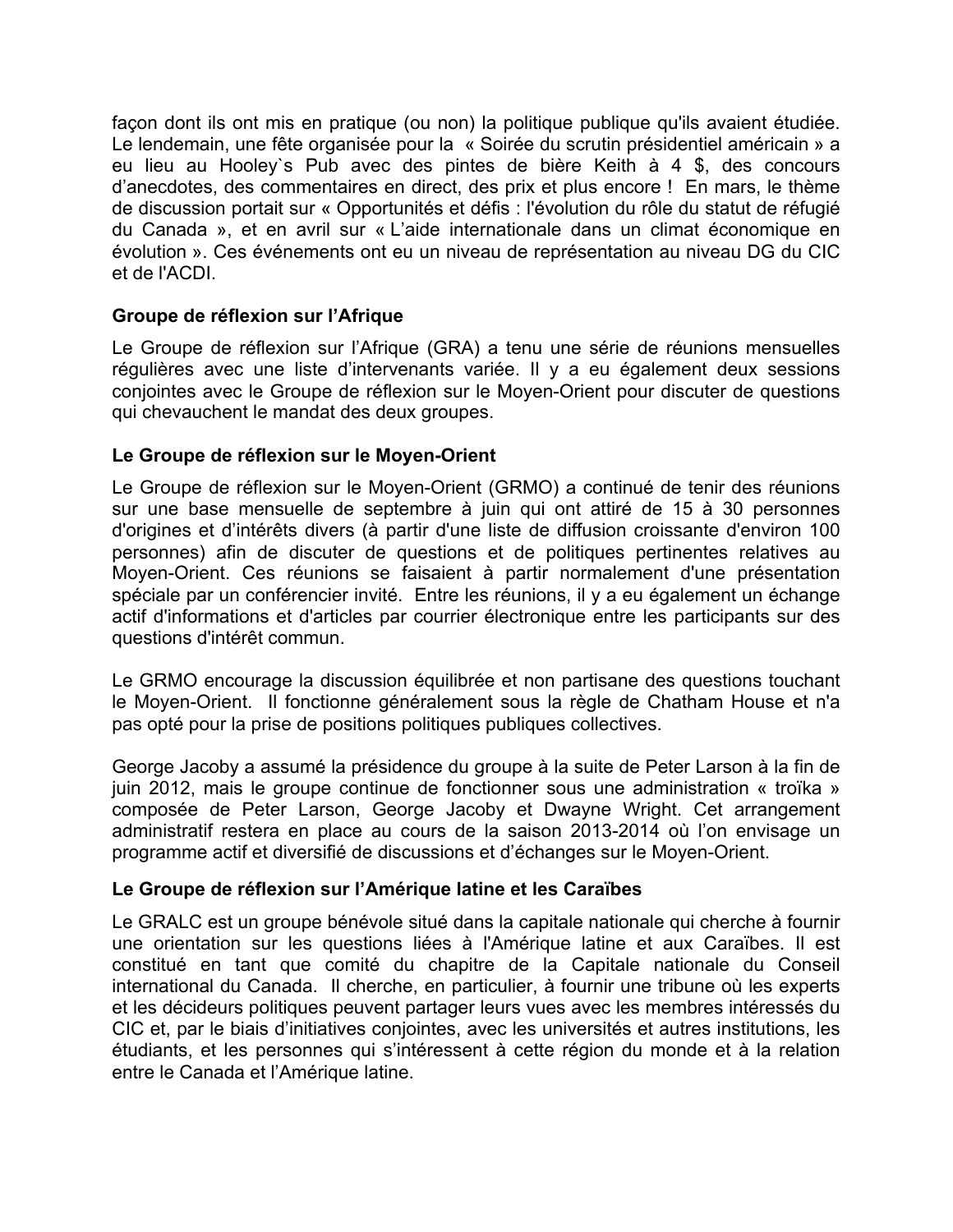Bien que les réunions s'adressent spécifiquement aux membres du groupe, elles peuvent de temps à autre accueillir des membres d'autres organisations dans la capitale nationale, afin d'attirer un public plus large, y compris les étudiants.

Les réunions se déroulent conformément aux règles de Chatham House ; les intervenants ne sont donc pas cités et les remarques ne sont pas attribuées à un intervenant spécifique. Le président et les co-présidents sont élus tous les deux ans par les membres du groupe.

Le GRALC a créé un blog, « Le Canada dans les Amériques », pour servir de plateforme de discussion interactive en ligne sur les relations entre le Canada et les pays d'Amérique latine.

# **L'Initiative de politique étrangère du CIC Ottawa**

L'Initiative de politique étrangère (IPE) du CIC Ottawa a organisé quatre événements au cours de l'année écoulée et a fourni des conférenciers pour l'une des soirées mensuelles du Chapitre. L'objectif de cette initiative de politique étrangère est de faire participer les ministères fédéraux et les experts externes sur des questions de politique internationale à moyen terme qui ont des implications importantes pour le Canada. L'Initiative est une partie importante des activités du CIC, comme précisé dans notre demande de subvention au CRDI.

Le premier événement a été un séminaire qui s'est tenu le 16 octobre 2012 au MAECI et qui a été organisé conjointement avec la NPSIA sur le thème « La politique étrangère américaine après l'élection présidentielle » auquel ont participé l'ancien économiste en chef du MAECI John Curtis, l'ancien ambassadeur américain Anthony Quainton, et Joel Sokolsky, le recteur du Collège militaire royal du Canada. Ce fut un événement semipublic ouvert au personnel du MAECI, aux membres du CIC, au corps professoral et aux étudiants de la NPSIA, ainsi qu'aux invités. Environ 85 personnes ont assisté à cet événement.

Le second événement était un débat public avec Robert Rothberg et Robert Fowler sur le thème « Le Mali pourra-t-il devenir le prochain Afghanistan ? », qui a eu lieu à l'Université Carleton le 12 décembre 2012 et qui a été organisé conjointement avec la **NPSIA** 

Le troisième était un séminaire sur invitation seulement intitulé « Après la crise de la zone euro - Perspectives d'avenir pour l'Europe et au-delà », qui a eu lieu le 6 février 2013 et qui a été organisé avec l'appui de la Fondation Friedrich Ebert en collaboration avec le bureau de la planification et des politiques du MAECI. Les panélistes incluaient Manfred Sollmer, George Pagoulatos, Constanza Stelzenmüller, Malcolm Knight et Jacob Kirkegaard. Environ 30 personnes provenant de divers ministères, ainsi que des invités de l'extérieur ont assisté à cet événement dont le MAECI a été très satisfait du résultat. Un rapport du séminaire a été distribué et affiché sur le site Web du Chapitre. Bob Hage a présidé l'organisation de ce séminaire.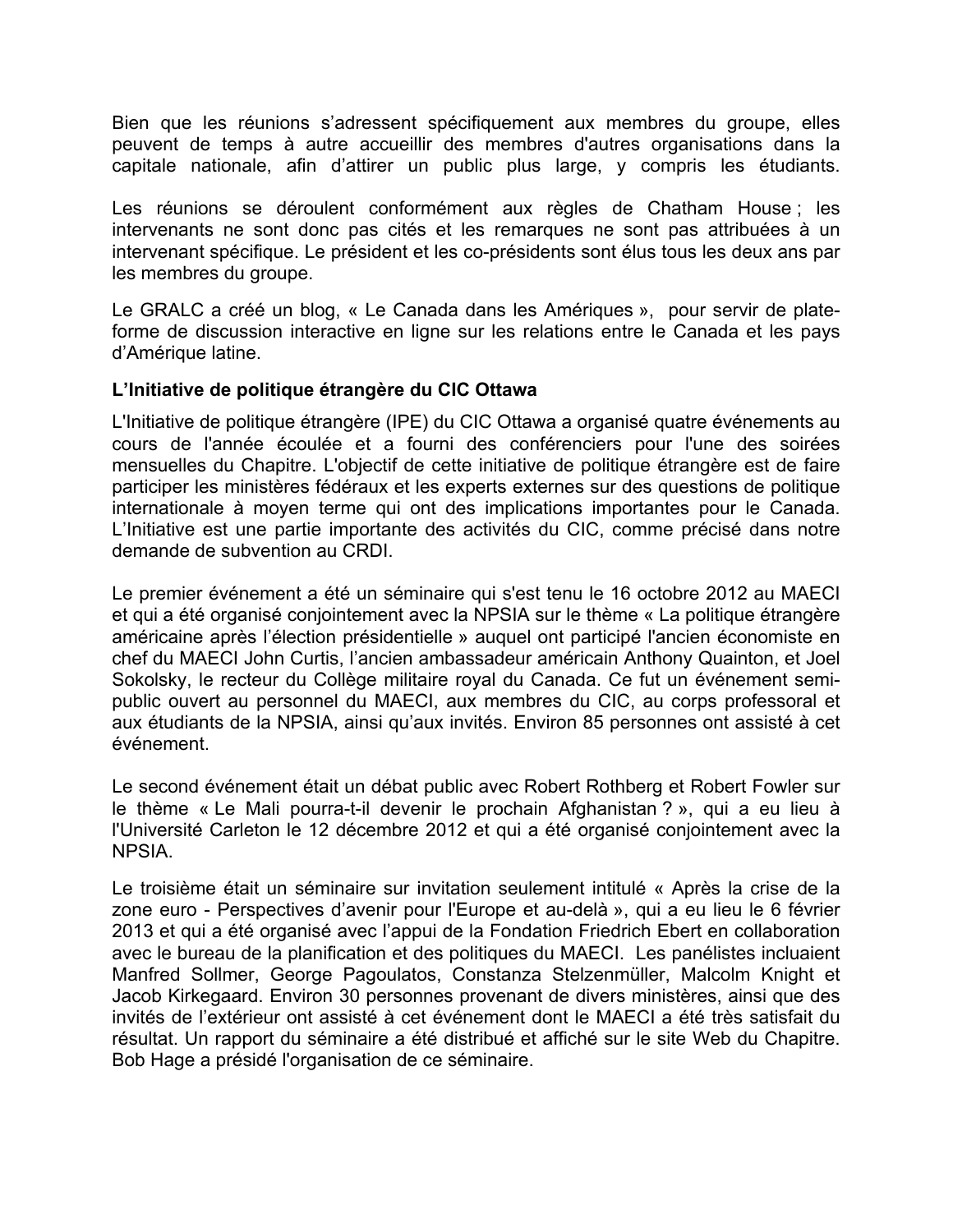Le quatrième était une réunion entre le comité consultatif de l'IPE et notre comité et Simon Kennedy, sous-ministre du Commerce international, qui avait été invité à titre de conférencier.

Enfin, L'IPE a invité Daniela Schwarzer, de l'Institut allemand des affaires internationales et Patrick Leblond, de l'Université d'Ottawa à titre de conférenciers lors de l'événement organisé le 8 avril sur le thème « Après la crise de la zone euro - Perspectives pour l'Europe et au-delà ». Environ 65 personnes étaient présentes, bien que l'événement ait coïncidé avec la tenue d'une activité organisée dans le cadre de « La Politique au pub ».

L'IPE va commencer à planifier sa conférence de 2014 en 2013.

# **Nouveaux groupes de réflexion**

# **Chine / Asie-Pacifique**

Parallèlement à la planification de la conférence sur la Chine, de sérieux efforts ont été faits pour lancer un groupe d'études sur la Chine. Toutefois, la personne qui avait accepté de le faire a décidé de se retirer. Deux autres membres du comité d'organisation de la conférence sur la Chine ont accepté de co-présider un groupe de réflexion sur la région Asie-Pacifique, qui sera lancé officiellement très prochainement.

# **La Russie**

Suite au succès remporté par l'événement organisé dans le cadre de « La Politique au pub » avec trois de nos anciens ambassadeurs en Russie, des efforts ont été déployés pour mettre sur pied un groupe de réflexion sur la Russie. Toutefois, le président du groupe a quitté Ottawa et, à ce jour, personne n'a été identifié pour prendre la relève. Cette expérience démontre la difficulté de compter sur des bénévoles engagés.

# **Le Bureau national du CIC**

Je dois aussi mentionner le travail du Bureau national du CIC qui est maintenant situé au Centre Munk de l'Université de Toronto. Comme vous le savez, le Conseil international du Canada est un organisme national et non partisan créé en vue de renforcer le rôle du Canada dans les affaires internationales. Il a pour but de favoriser la recherche et le dialogue sur les grands enjeux mondiaux en apportant son appui à un réseau canadien d'étude de la politique étrangère qui traverse les disciplines, les orientations politiques et les secteurs économiques. Ses 16 succursales à travers le pays organisent des événements pour éveiller l'intérêt des citoyens et leur engagement sur les questions internationales.

Le CIC organise un dîner-gala annuel à Toronto en novembre lors duquel il attribue son prix du Mondialiste de l'année. Le prix en 2012 a été décerné à Christine Lagarde, directrice générale du Fonds monétaire international. Tous les présidents de chapitres sont invités à assister à cet événement et j'ai eu le plaisir de compter parmi ceux qui étaient présents.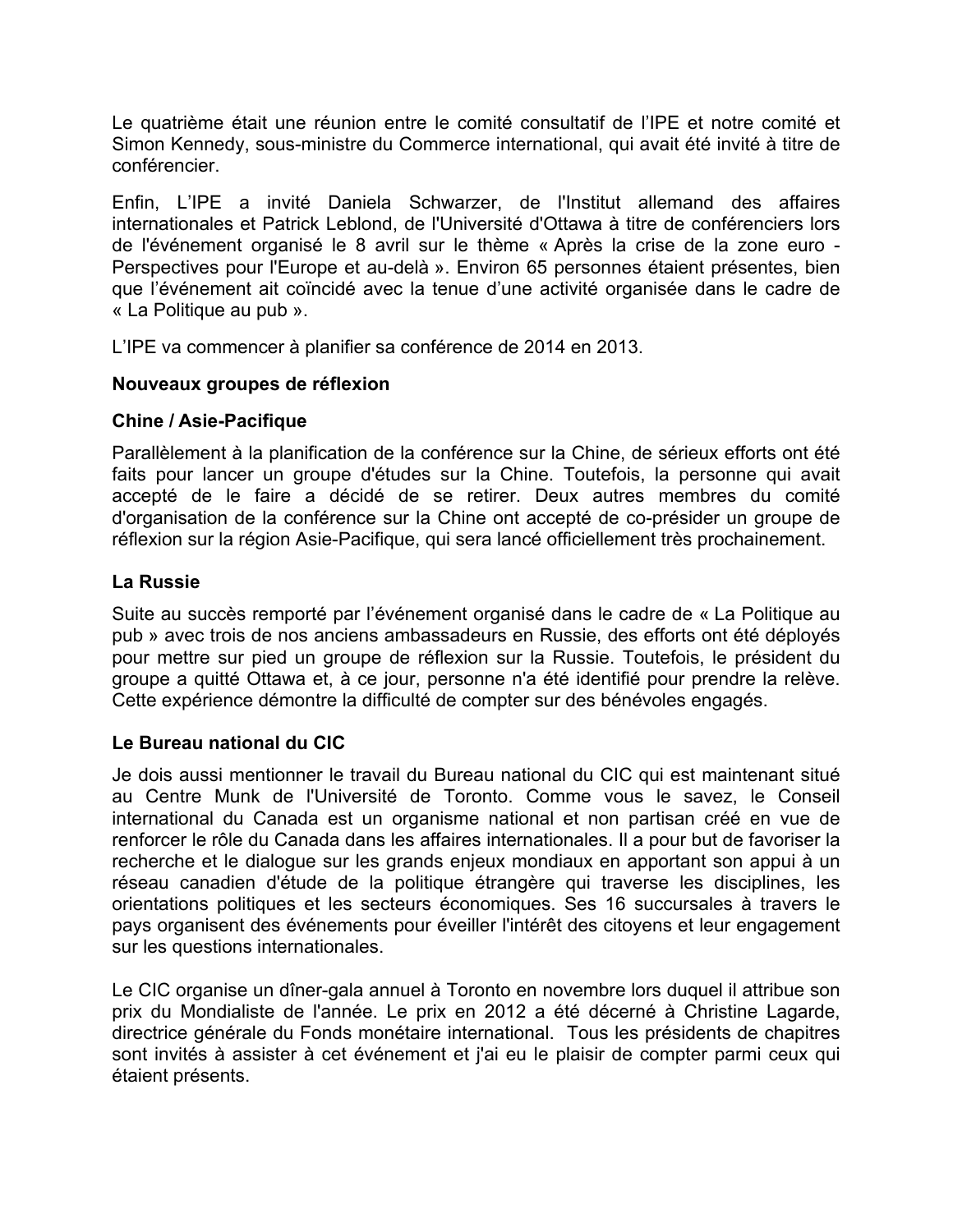Le projet de recherche principal du CIC pour l'année 2012 a été une enquête portant sur les abondantes ressources naturelles du Canada et les politiques qui y sont liées, enquête qui a débouché sur la publication d'un rapport intitulé « Les neuf habitudes des économies les plus prospères qui sont basées sur les ressources : leçons pour le Canada ». Madelaine Drohan, l'auteure principale du rapport, présente neuf recommandations sur la façon dont le Canada peut devenir une superpuissance énergétique au 21ème siècle. Madelaine a parlé de sa recherche au dîner-conférence du mois de janvier et elle a également participé en tant qu'intervenante lors de notre conférence sur la Chine.

En raison de fonds insuffisants, le Bureau national a décidé de ne pas entreprendre un projet de recherche majeur en 2013 et, pour la même raison, il n'y a pas eu de réunion des présidents de chapitres en 2012 non plus.

Le CIC dispose désormais d'une plate-forme média numérique : http://opencanada.org, qui vise à intégrer le meilleur travail qui se fait dans le domaine des affaires mondiales dans la conversation canadienne. J'encourage vivement ceux et celles parmi vous qui ne l'avez pas encore fait de consulter le site sur une base régulière pour prendre connaissance des nombreux commentaires et points de vue éclairés sur les questions de politique étrangère.

Jennifer Jeffs, notre présidente nationale, tient des téléconférences régulières avec les présidents des 16 chapitres pour nous tenir à jour sur les activités du Bureau national. Elle a également commencé à envoyer des messages périodiques à tous les membres du CIC. Les membres du CIC qui ont une adresse électronique recevront maintenant le "Weekly Dispatch" du CIC. Elle a annoncé récemment que Jim Balsillie avait démissionné en tant que président du Bureau national du CIC et qu'il avait été remplacé par l'honorable Bill Graham, qui représentait le Bureau national lors de la conférence sur la Chine.

L'accent que nous avons mis sur la participation des jeunes membres a porté fruit, si l'on regarde les statistiques sur nos membres. L'adhésion étudiante est passée de 40 adhérents en mai 2009 à 86 en mai 2013, une baisse toutefois par rapport aux 102 membres étudiants en 2012. Dans la catégorie Jeunes professionnels, le nombre de membres est passé de 24 en mai 2009 à 56 en mai 2013, soit le même nombre qu'en mai 2012. La baisse marquée de nos membres réguliers, de 291 en mai 2009 à 187 en mai 2012 semble avoir diminué considérablement puisqu'il y a actuellement 181 membres réguliers. Un développement plus inquiétant est que 57 adhésions dans toutes les catégories ont expiré en mai 2013. J'ai donc envoyé un message à tous les anciens membres pour les encourager à renouveler leur adhésion.

Je tiens à remercier le comité de mise en candidature de cette année pour le temps et les efforts qu'ils ont déployés pour remplacer les membres du conseil d'administration et du comité exécutif dont le mandat a expiré. Le président du comité est normalement le président sortant, mais comme je l'ai déjà mentionné, Colin Robertson a dû démissionner de cette fonction en raison de sa vue défaillante. Anne Marie Doyle a fait